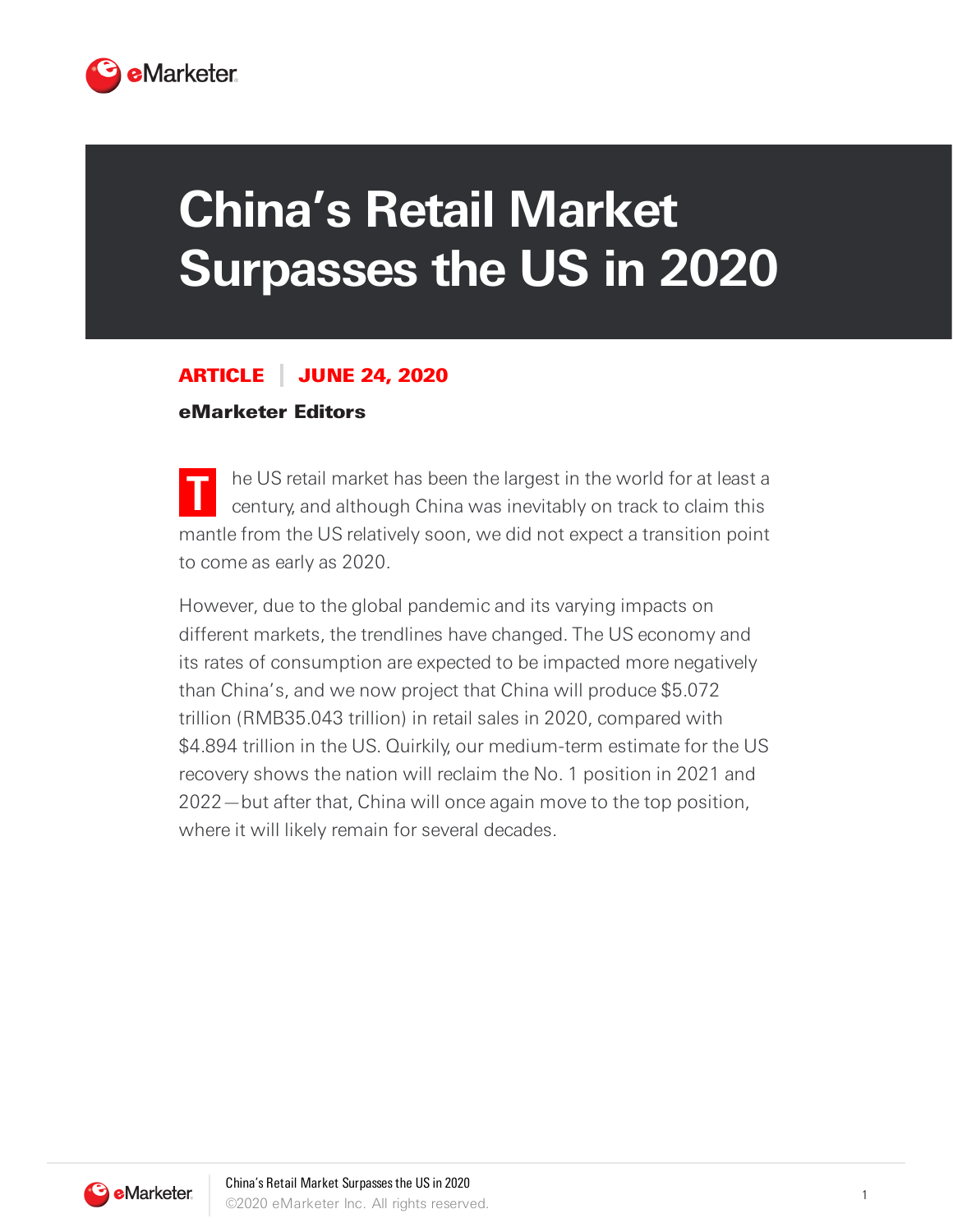

China's retail sales experienced a 7.9% increase in 2019, but that was relatively slow growth by China's recent standards. The US-China trade war and China's organically slowing economy led to across-the-board downshifts in most categories. The country is amid the final stages of an economic maturation that precludes the ultrahigh growth rates of years past, regardless of politics and policies. However, its potential growth rates for consumption and retail sales are still higher than what the US and other major markets will see in pandemic-ravaged 2020. That leaves China in a position to reclaim some degree of standout performance once the pandemic subsides.

International factors, though, could offset China's recovery. "China has an economy that is deeply reliant on trade, globalization, cross-border investment and the performance of other major economies around the world," said Ethan Cramer-Flood, eMarketer forecasting writer at